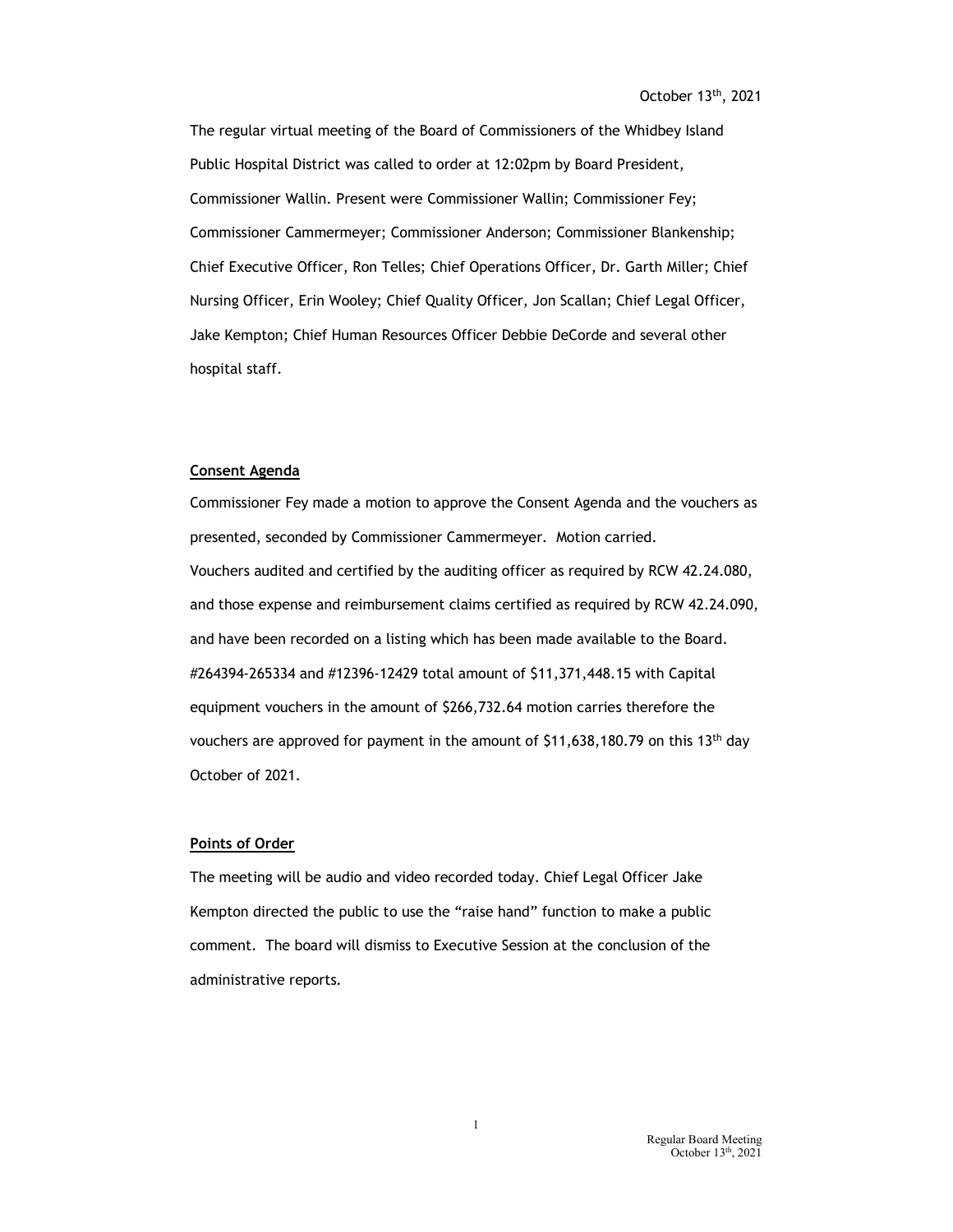### Public Comments

Public Comments<br>Attendee Laura Tarasoff made a public comment regarding concerns related to a<br>perceived shift from a patients first focus. Ms. Tarasoff also expressed her support for<br>Proposition 1 and encouraged Commission Public Comments<br>Attendee Laura Tarasoff made a public comment regarding concerns related to a<br>perceived shift from a patients first focus. Ms. Tarasoff also expressed her support for<br>Proposition 1 and encouraged Commission Proposition 1 and encouraged Commissioners to listen and carefully consider feedback from staff.

An unidentified family member of an employee made a statement regarding disappointment in treatment of staff and urged Commissioners to seek further engagement with employees and community members.

UFCW Representative Celia Sanchez made a statement requesting Commissioners take a closer look at staff morale and retention. Ms. Sanchez stated she would also like to see the Labor Management Committee addressing some of these issues.

### Human Resources Report

An unidentified family member of an employee made a statement regarding<br>disappointment in treatment of staff and urged Commissioners to seek further<br>engagement with employees and community members.<br>UFCW Representative Celi recruitment efforts. Ms. DeCorde stated 3 additional providers are being recruited for the Cabot Primary Care Clinic with interviews well underway. 1 provider for the Freeland Primary Care Clinic has been successfully recruited and is under contract for a January 10<sup>th</sup>, 2022 start date. 1 additional provider at both of the Walk-In Clinics in Clinton and Oak Harbor are also being recruited. Additionally, 3 midwives are in the process of being recruited for Women's Care. Ms. DeCorde welcomed 15 new employees to WhidbeyHealth and congratulated 10 employees on their promotions and internal department moves.

Ms. DeCorde presented how the rollout of the Strategic Plan will impact Human Resources with projects including the implementation of a performance management module and performance reviews changing to calendar year beginning in the first quarter of 2022. Staff will have the opportunity to provide feedback for their leader's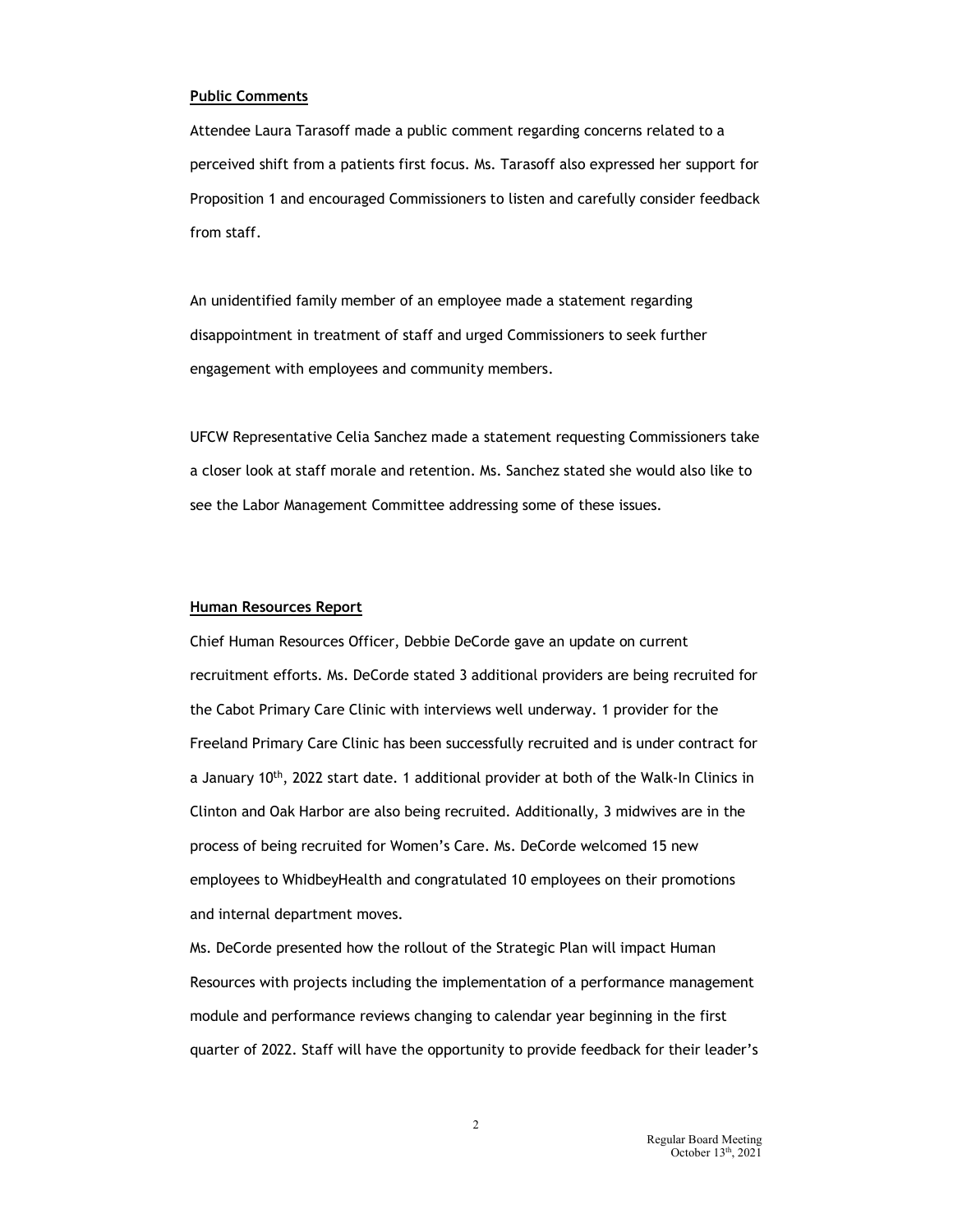performance reviews. Goal setting will also be a focus with each leader as performance reviews are completed.

Ms. DeCorde presented the impact of the state's vaccine mandate effective October  $18<sup>th</sup>$ , stating approximately 90% of employees have been vaccinated with only 3 of over 700 employees exiting the organization with a possible 8 more yet to make a decision.

Termination data was then reviewed with the largest percentage of employees (33%) not citing a reason for departure and/or declining an exit interview. Ms. DeCorde stated electronic feedback is an upcoming option for data collection for employees who wish to maintain anonymity. The current turnover rate is 20.09% with an average of 4.4 years of service. Staff retention continues to be a focus for the Human Resources Team. Termination data was then reviewed with the largest percentage of employees (33%)<br>not citing a reason for departure and/or declining an exit interview. Ms. DeCorde<br>stated electronic feedback is an upcoming option for data

# Medical Staff Report

Chief of Staff, Dr. Judye Scheidt presented the following initial appointment on behalf of the Medical Staff:

Commissioner Fey made a motion to approve the initial appointments, seconded by Commissioner Cammermeyer. Motion Carried. For the start of Surface Junction Concinues to be a focus for the fighter<br>
Resources Team.<br>
Chief of Staff, Dr. Judye Scheidt presented the following initial appointment on<br>
behalf of the Medical Staff:<br>
• Jonathan Kreher Francesources ream.<br>
• Medical Staff Report<br>
• Chief of Staff, Dr. Judye Scheidt presented the following initial appointment on<br>
behalf of the Medical Staff:<br>
• Jonathan Kreher MD, Emergency Medicine, Provisional<br>
Commissi Medical Staff Report<br>
Chief of Staff, Dr. Judye Scheidt presented the following initial appointment on<br>
behalf of the Medical Staff:<br>
• Jonathan Kreher MD, Emergency Medicine, Provisional<br>
Commissioner Fey made a motion to **Medical Staff Report**<br>
Chief of Staff, Dr. Judye Scheidt presented the following initial appointment on<br>
behalf of the Medical Staff:<br>
• Jonathan Kreher MD, Emergency Medicine, Provisional<br>
Commissioner Fey made a motion

Dr. Scheidt presented the following advancements on behalf of the Medical Staff:

- 
- 
- 
- 
- 

meanced Jearl responses<br>
Chief of Staff, Dr. Judye Scheidt presented the following initial appointment on<br>
behalf of the Medical Staff:<br>
• Jonathan Kreher MD, Emergency Medicine, Provisional<br>
Commissioner Fey made a motion Commissioner Fey made a motion to approve the advancements, seconded by Commissioner Cammermeyer. Motion Carried.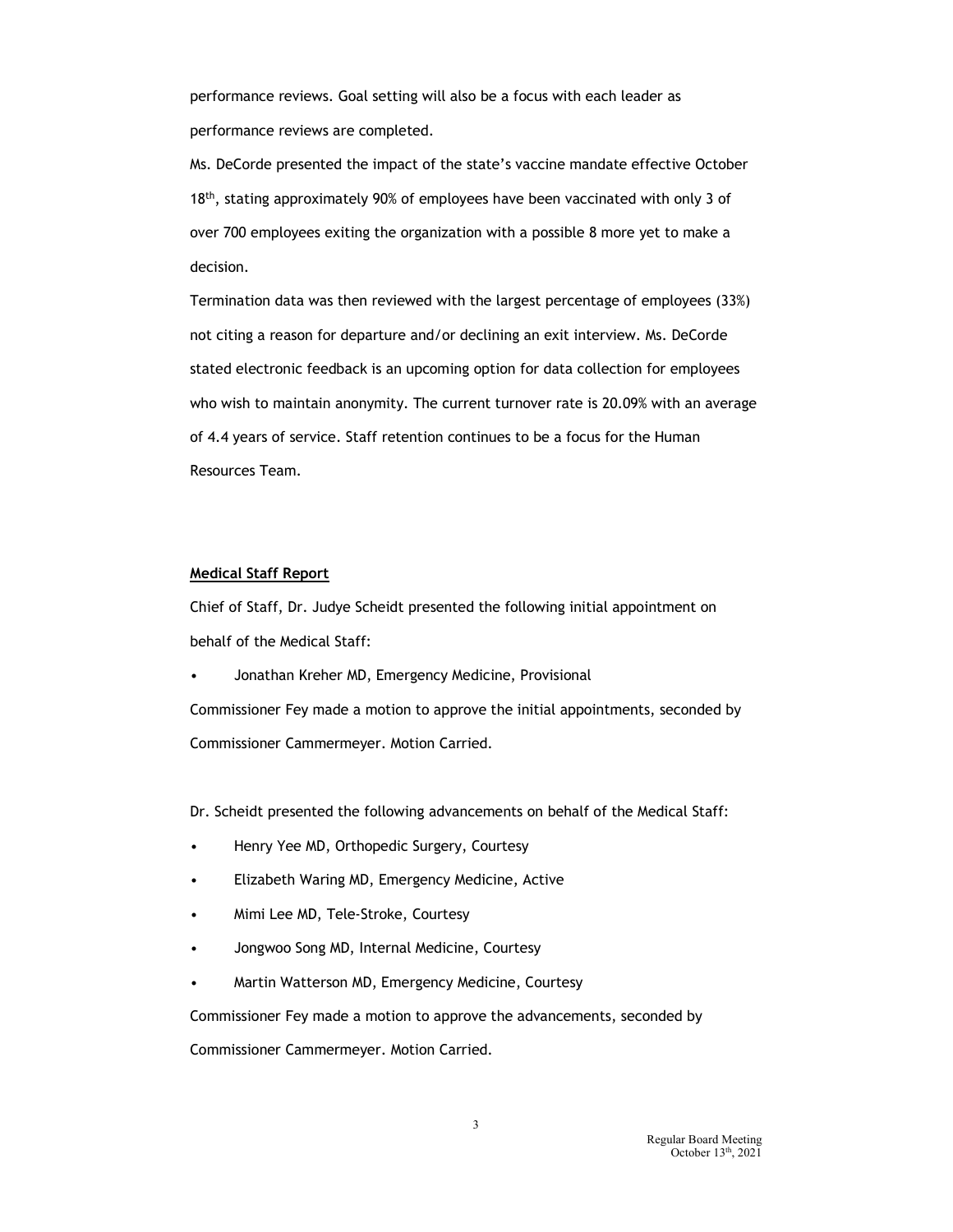Dr. Scheidt presented the following reappointments on behalf of the Medical Staff: Pr. Scheidt presented the following reappointments on behalf of the Medical Staff:<br>
• Craig Kleiv CRNA, Anesthesia, Courtesy<br>
• Feng Wang MD, Cardiology, Courtesy<br>
• James Wang MD, Tele-Stroke, Courtesy<br>
• Pavid Lemma PO, Dr. Scheidt presented the following reappointments on behalf of the Medical Staff:<br>
• Craig Kleiv CRNA, Anesthesia, Courtesy<br>
• Feng Wang MD, Cardiology, Courtesy<br>
• James Wang MD, Tele-Stroke, Courtesy<br>
• David Lemme DO, Dr. Scheidt presented the following reappointments on behalf of the Medical Staff:<br>
• Craig Kleiv CRNA, Anesthesia, Courtesy<br>
• Feng Wang MD, Cardiology, Courtesy<br>
• James Wang MD, Tele-Stroke, Courtesy<br>
• David Lemme DO, Dr. Scheidt presented the following reappointments on behalf of the Medical Staff:<br>
• Craig Kleiv CRNA, Anesthesia, Courtesy<br>
• Feng Wang MD, Cardiology, Courtesy<br>
• James Wang MD, Tele-Stroke, Courtesy<br>
• David Lemme DO,

- 
- 
- 
- 
- 
- 

Dr. Scheidt presented the following reappointments on behalf of the Medical Staff:<br>
• Craig Kleiv CRNA, Anesthesia, Courtesy<br>
• Feng Wang MD, Cardiology, Courtesy<br>
• James Wang MD, Tele-Stroke, Courtesy<br>
• David Lemme DO, Dr. Scheidt presented the following reappointments on behalf of the Medical Staff:<br>
• Craig Kleiv CRNA, Anesthesia, Courtesy<br>
• Feng Wang MD, Cardiology, Courtesy<br>
• James Wang MD, Tele-Stroke, Courtesy<br>
• David Lemme DO, Commissioner Fey made a motion to approve the reappointments, seconded by Commissioner Cammermeyer. Motion Carried.

Dr. Scheidt presented the following update to credentials to add moderate procedural sedation to existing privilege on behalf of the Medical Staff: France Context CRNA, Anesthesia, Courtesy<br>
• Craig Kleiv CRNA, Anesthesia, Courtesy<br>
• James Wang MD, Cardiology, Courtesy<br>
• James Wang MD, Tele-Stroke, Courtesy<br>
• David Lemme DO, Family Practice, Active<br>
• Nicholas Pere

- 
- Per Dr. Scheidt, no approval necessary, informational only.

Dr. Scheidt requested approval of the updates made to the ARNP Hospice Privilege

Set. Updates were made to clarify duties specific to Hospice.

Commissioner Blankenship made a motion to approve the ARNP Hospice Privilege Set, seconded by Commissioner Cammermeyer. Motion Carried.

# Financial Update

Director presented the holdman phone to decentrate to do moderate procedural<br>
dedation to existing privilege on behalf of the Medical Staff:<br>
Per Dr. Scheidt, no approval necessary, informational only.<br>
Dr. Scheidt request September utilization, which were up over August and on trend to meet budget at the end of the year. Outpatient utilization was reviewed with the majority of departments showing a reduction in volume from August. Statement of revenues and expenditures to budget were reviewed. The net operating cashflow was at \$1.7M year to date. The balance sheet was reviewed overall 10.8

days cash on hand.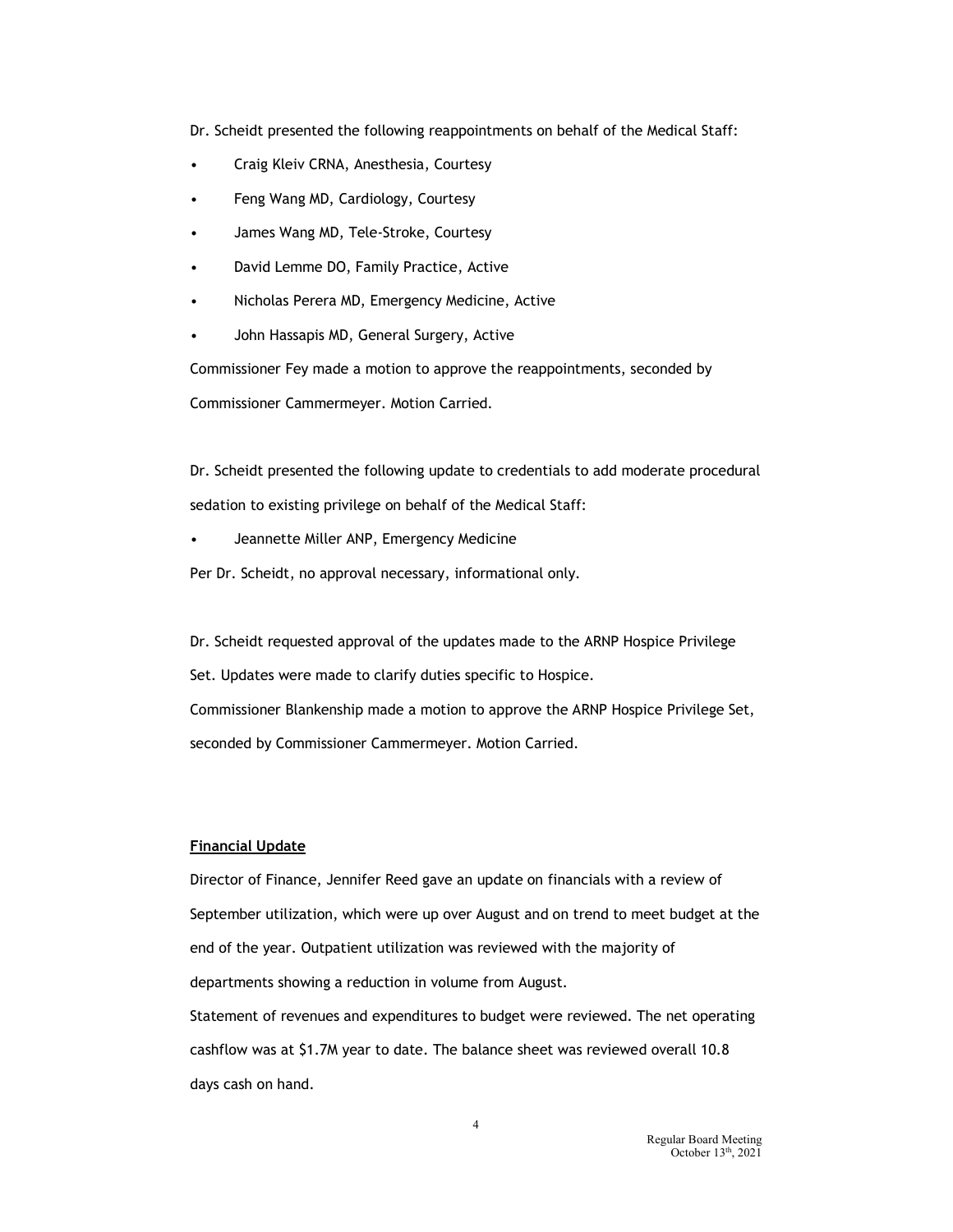Ms. Reed reviewed the cash flow statement. She projects the year will close with 24 days cash on hand.

## Outpatient Clinic Report

Chief Operations Office, Dr. Garth Miller spoke regarding the outpatient clinics stating they are in their RHC survey window. Staffing challenges appear to be slowly improving with contract negotiations underway for four new providers. Dr. Miller stated an outside consultation is underway with Midmark consulting at the Cabot clinic to optimize work flows and space planning. The Walk-In Clinics continue to have staffing challenges, but the additional providers in contract negotiation will help immensely with access and patient satisfaction. Due to the large demand for COVID testing, nurse visits have been made available for patients who do not need to see a provider.

Dr. Miller stated the general surgery and ortho clinics will be consolidated to the general surgery location to make the best use of limited support staff. Dr. Adishian is working in partnership with Dr. Miller to explore additional options in total joint surgery with same day discharge.

Dr. Miller gave an update on the Sleep Clinic stating additional staff have been onboarded which will improve patient access to sleep studies.

Two additional wound care providers have also been brought onboard.

Dr. Miller announced allergy shots are now available at the MAC clinic. Dr. Miller staring enatorieses, sol are deterted to the reason allered the reason of the reason of the reason of the reason of the reason of the reason of the reason of the reason allered to the reason provider.<br>
Dr. Miller stated th summarizely mear decess and patient statistication. But to the the general of the patient of the self-carried by the patients who do not need to see a provider.<br>Dr. Miller stated the general surgery and ortho chinics will patient and injected by staff with no way to validate that the material was properly stored and transported. The entire process has been revamped. The allergist sends the material directly to the hospital pharmacists who stores it and delivers directly to the MAC clinic per the protocol of the allergist with patient monitoring 30 minutes following injection to ensure the highest level of safety for the patient.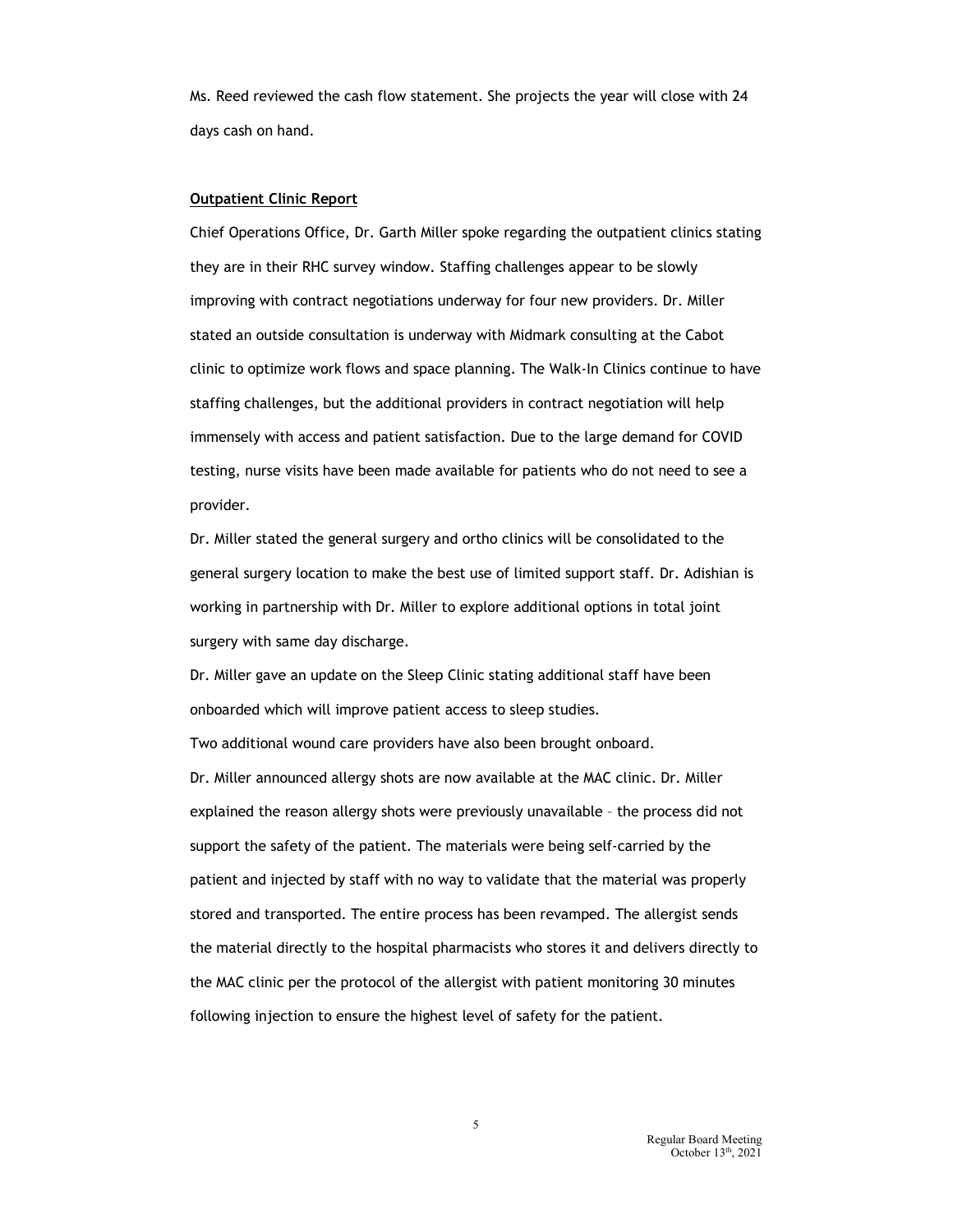Dr. Miller also gave updates on ancillary departments, stating the community pharmacy is now open with an app available to link prescriptions to the pharmacy. Drive through pickup of medications is also available at the community pharmacy. Rehab continues to have severe staffing challenges resulting in consolidation of the Oak Harbor rehab clinic and Medical Center rehab clinics to the Medical Center location. pherinesy is non-open-wini an app available at the community pharmacy.<br>Drive through pickup of medications is also available at the community pharmacy.<br>Rehab continues to have severe staffing challenges resulting in consol

The Diagnostic Imaging department continues to work through a backlog of appointments, although the department is also severely short staffed. Dr. Miller welcomed Stevie Wallis to her new role as Lab Manager. Transfusion administration protocol rollout is upcoming which will support further patient safety.

# Nursing Report

Etheb continues to have severe staffing challenges resulting in consolidation of the Oak Harbor rehab clinic and Medical Center rehab clinics to the Medical Center relation.<br>
The Diagnostic Imaging department continues to case rate was 35 per 100,000. Approximately 70% of Island County's population is fully vaccinated. Ms. Wooley encouraged continued vigilance in practicing hand hygiene, masking and limiting travel. Ms. Wooley also encouraged vaccination against the flu. Ms. Wooley reviewed open positions in her department including the following Dr. Miller welcomed Stevie Wallis to her new role as Lab Manager. Transfusion<br>Dr. Miller welcomed Stevie Wallis to her new role as Lab Manager. Transfusion<br>administration protocol rollout is upcoming which will support fur Care Manager and Surgical Services Director.

Projects underway were reviewed and were noted as Crisis Standards of Care; implementation of Omnicure, a tele-intensivist program; Nurse Manager Fundamentals Course supported by the WhidbeyHealth Foundation; Pregnancy-Induced Hypertension Education and Policy and Procedure updates. Ms. Wooley congratulated the Nursing Administrative Supervisors who were awarded the 2020 Tissue Donation Champion award for facilitating timely referrals to LifeNet Health. 56 referrals were made resulting in 4 tissue donations which is equivalent to 600 patients impacted.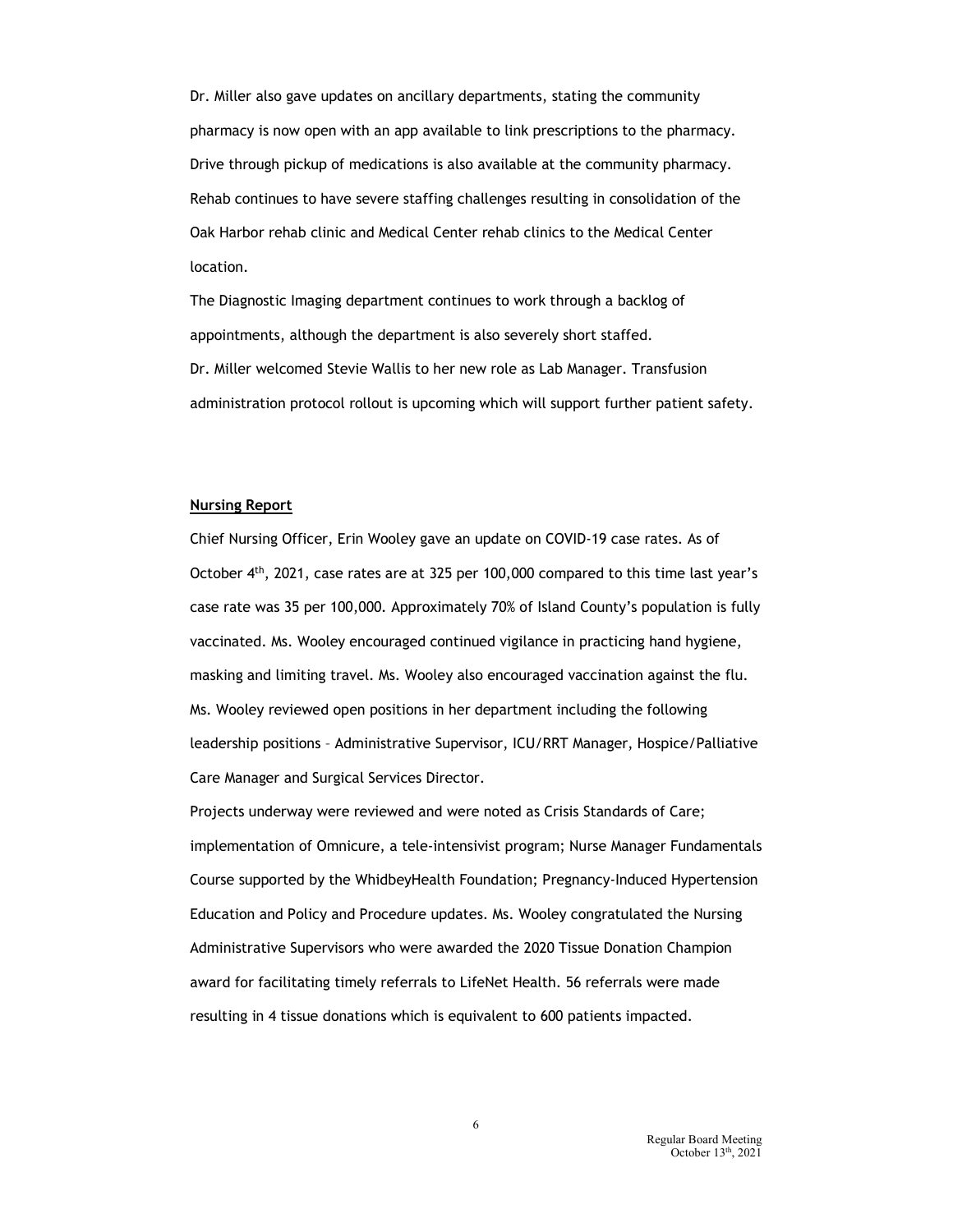**Quality Update**<br>Chief Quality Officer, Jon Scallan gave an update on the quality management system.<br>The ability to share Power BI dashboards will become operational with the installation<br>of Office 265. Performance targets **Quality Update**<br>Chief Quality Officer, Jon Scallan gave an update on the quality management system.<br>The ability to share Power BI dashboards will become operational with the installation<br>of Office 365. Performance targets The ability to share Power BI dashboards will become operational with the installation of Office 365. Performance targets are being created and are nearing completion. Mr. Scallan gave updated statistics on patient experience scores with the current composite mean at 4.58/5.0 (national benchmark is 4.77). Work continues on the Patient Experience Initiative with customer service "Always Behaviors" observations occurring. Patient feedback indicates opportunities in interactions by phone. Feedback is being provided to support the training that has been previously provided. **Quality Update**<br>Chief Quality Officer, Jon Scallan gave an update on the quality management system.<br>The ability to share Power BI dashboards will become operational with the installation<br>of Office 365. Performance targets available to leadership. This data is being used to identify and mitigate emerging trends as well as to increase rates of completion on events and improve the quality of follow ups on even consults. mr. Scallan gare updated statistics on putchic experience scores when the curricity<br>composite mean at 4.58/5.0 (national benchmark is 4.77). Work continues on the<br>Patient Experience Initiative with customer service "Always

Mr. Scallan gave an update on the Medical Staff Office stating 50 initial appointments have been completed year to date through September with September credentialing at 16 with 2 completed packets and 14 additional in progress.

quarter of 2022 due to the high volume of year end work across the organization. In the interim, mobile on unit training opportunities are underway.

Mr. Scallan gave an update on corporate compliance, stating the compliance program has been updated with a new organization policy and updated membership. A charter was included for board review for future approval. The board's compliance reporting cadence is recommended quarterly in months following quarterly Compliance Committee.

Commissioner Cammermeyer brought forth community feedback that has come to her attention regarding the challenges veterans have been experiencing with scheduling, authorizations and billing impacting care. Mr. Scallan stated a meeting is scheduled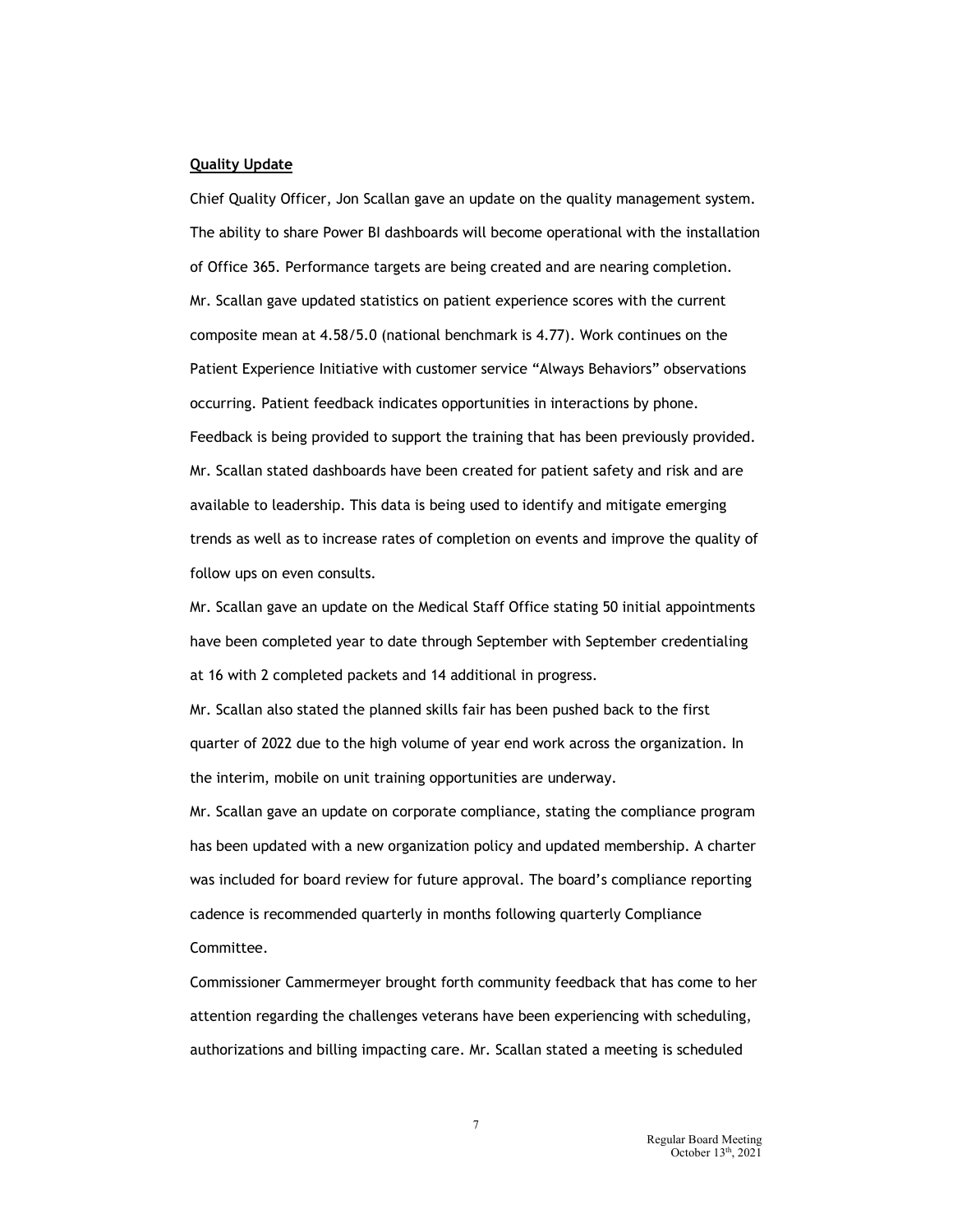for this Friday with the VA and Patient Financial Services to further discuss how to improve the patient experience.

For this Friday with the VA and Patient Financial Services to further discuss how to<br>Improve the patient experience.<br>Information Technology Update<br>Chief Information Officer, Brett Mello gave an update on the IT Department for this Friday with the VA and Patient Financial Services to further discuss how to<br>improve the patient experience.<br>Information Technology Update<br>Chief Information Officer, Brett Mello gave an update on the IT Department the IT Strategic Plan is near completion and will be presented to the board in the near future. Technology sub-plans are also underway including a strategic roadmap for for this Friday with the VA and Patient Financial Services to further discuss how to<br>improve the patient experience.<br>
Information Technology Update<br>
Chief Information Officer, Brett Mello gave an update on the IT Departmen to ensure programs are performing well with a focus in 2022 of adding value to the organization through the use of technology. Information Technology Update<br>Information Technology Update<br>Chief Information Officer, Brett Mello gave an update on the IT Department stating<br>the IT Strategic Plan is near completion and will be presented to the board in

IT staffing is 65% complete in anticipation for insourcing IT services. The Allscripts contract will wrap up in March of 2022.

clinics and one focused on the medical center and developing solutions for the organization. The first kick off meeting with clinic leaders took place and went well. The meeting with hospital leaders will take place in the near future.

Mr. Mello spoke about Phreesia, a product that facilitates the patient intake process and allows patients to pre-register for their appointments electronically either from home or in the clinic. The product is in the process of being vetted by IT, Quality and Operations. IT stating a book complete in anticipation for madding it services. The kideoples<br>Contract will wrap up in March of 2022.<br>Two new committees are being formed - one focused on IT operations specific to the<br>diffics and one f

### Facilities Update

Two new committees are being formed - one focused on IT operations specific to the<br>clinics and one focused on the medical center and developing solutions for the<br>organization. The first kick off meeting with clinic leaders location on Birch in Coupeville, ending the lease in the old Hospice building and moving Rehab North into the Medical Center. The Ortho Clinic will be moved into the Surgical Care building in November or December. Mr. Waldner stated the USDA preconstruction services contract was approved with forward movement anticipated with schematic design review and finalized pricing. The facilities team is currently working on boiler and chiller projects.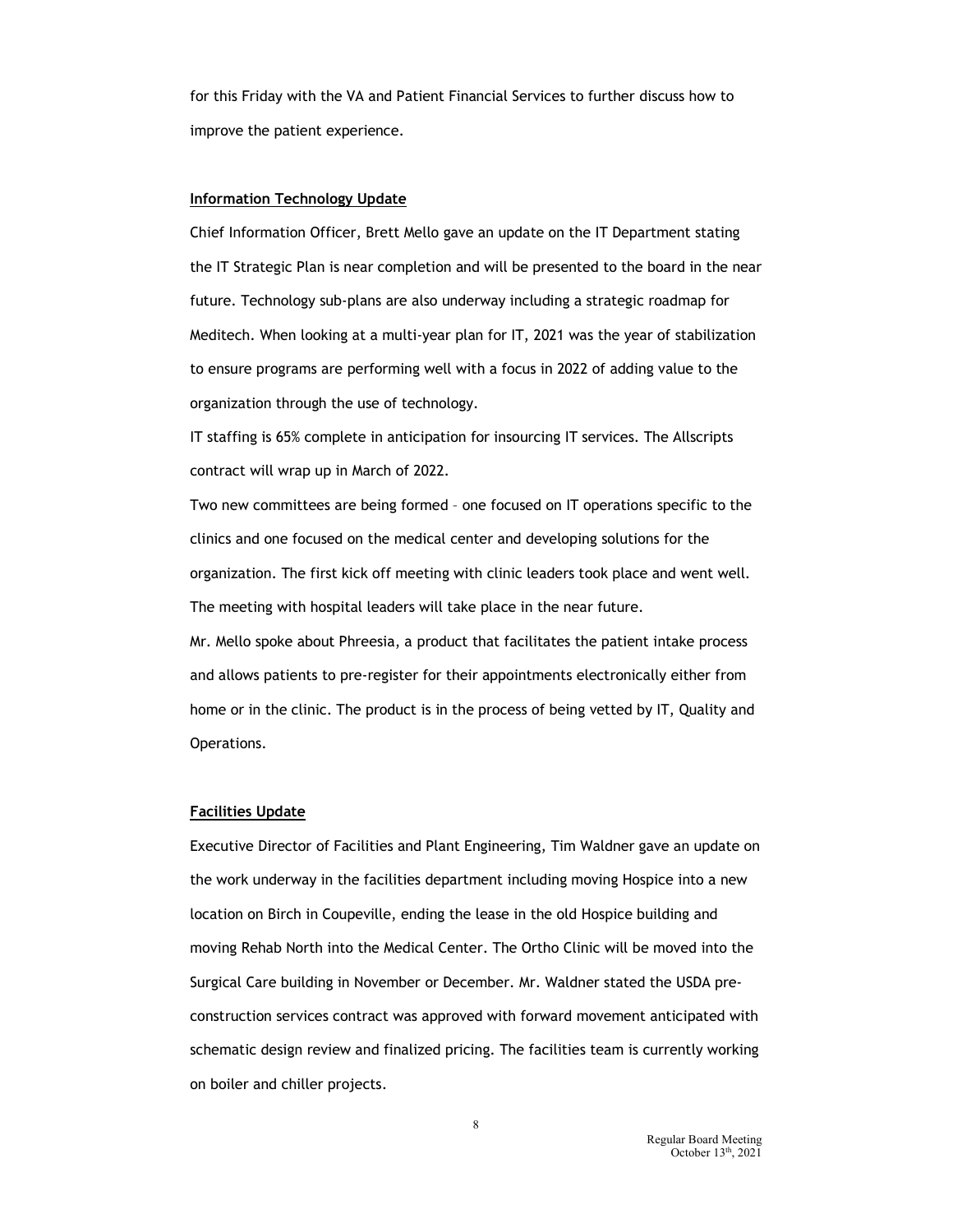Mr. Waldner continues to work with the WhidbeyHealth Foundation on funding for the fluoro construction and seclusion room construction.

# Strategic Initiative Update

Mr. Waldner continues to work with the WhidbeyHealth Foundation on funding for the<br>fluoro construction and seclusion room construction.<br>Strategic Initiative Update<br>Consultant, Kevin Arrington gave an update on the strategi the Strategic Plan put together by the Executive Leadership Team. The plan will be formally presented at an employee forum tomorrow, followed by a Town Hall meeting tomorrow evening. Three primary goals were identified as follows: Idner continues to work with the WhidbeyHealth Foundation on funding for the<br>construction and seclusion room construction.<br>Interaction and seclusion room construction.<br>Interaction, Kevin Arrington gave an update on the str Idner continues to work with the WhidbeyHealth Foundation on funding for the<br>construction and seclusion room construction.<br>The construction and seclusion room construction.<br>The standard where the state and the strategic in Experimental and monocyprocentric in the matter of the strategic construction and seclusion room construction.<br>
Rigit Initiative Update<br>
Exerting the Exertitive Leadership Team. The plan will be<br>
by presented at an employe

- every WhidbeyHealth Patient.
- providers are valued partners in healthcare delivery.
- innovation.

Mr. Arrington gave an update on the Employee Engagement Advisory Council stating the naming guidelines have been completed in preparation for the employee survey. A communications plan will be drafted along with a timeline and establishing talking points for leaders to ensure that staff have clear guidance and direction. • Goal 3 - Sustainability: Drive financial stewardship, strategic growth, and<br>innovation.<br>Mr. Arrington gave an update on the Employee Engagement Advisory Council stating<br>the naming guidelines have been completed in prepar

The Diagnostic Imaging Scheduling workflow was reviewed. At this time staffing is short by 9 employees which has a significant impact in scheduling.

Chief Legal Officer, Jake Kempton gave a presentation on union wage increases and shared the communication between WhidbeyHealth and UFCW. A tentative agreement Mr. Arrington gave an update on the Employee Engagement Advisory Council stating<br>the naming guidelines have been completed in preparation for the employee survey. A<br>communications plan will be drafted along with a timeline Kempton regarding finalizing language on May 26<sup>th</sup>, 2021. A second follow up email was sent on June 22<sup>nd</sup>, 2021 after no response was received to the initial inquiry. On June  $25<sup>th</sup>$ , 2021 a response was received with redline agreements for further review.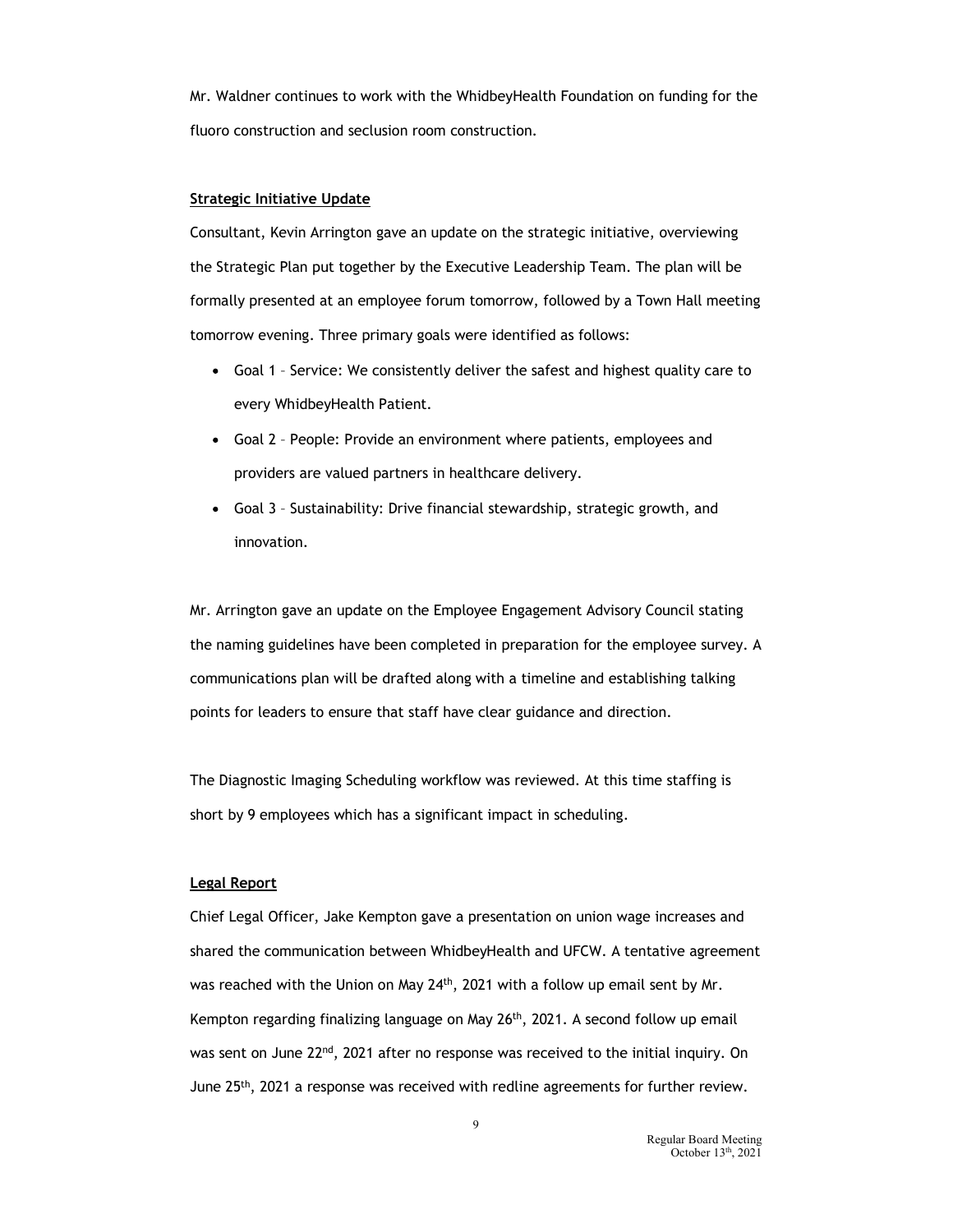Further discussion continued regarding incorrect and/or unagreed upon language into Further discussion continued regarding incorrect and/or unagreed upon language into<br>late August 2021. The agreement was finalized on September  $2^{nd}$ , 2021 with salary<br>increases reflected in September paychecks. Mr. Kempt Further discussion continued regarding incorrect and/or unagreed upon language into<br>late August 2021. The agreement was finalized on September  $2^{nd}$ , 2021 with salary<br>increases reflected in September paychecks. Mr. Kempt presenting this information to the board was to bring a greater understanding to the board the negotiation process.

Mr. Telles stated there were lessons learned on both sides regarding the importance of clear communication in these negotiations.

Commissioner Blankenship inquired regarding the rumor in the community about Administrators receiving salary increases or bonuses. Mr. Kempton clarified no one in the management team has received a bonus.

# Administrator's Report

Chief Executive Officer, Ron Telles invited the community to join the virtual Town Hall meeting tomorrow, October 14<sup>th</sup> at 5:30pm for the roll out of the Strategic Plan and Q&A with the Executive Leadership Team.

Mr. Telles congratulated the team on bringing back allergy shots to the MAC Clinic. Commissioner Blankenship inquired regarding the rumor in the community about<br>Administrators receiving salary increases or bonuses. Mr. Kempton clarified no one in<br>the management team has received a bonus.<br>Administrator's R ensure patient safety. The staff were thanked for their dedication and hard work during this difficult time. Mr. Telles encouraged leaders to round on staff and thank them for their efforts. **Administrator's Report**<br>Chief Executive Officer, Ron Telles invited the community to join the virtual Town<br>Hall meeting tomorrow, October 14<sup>th</sup> at 5:30pm for the roll out of the Strategic Plan<br>and Q&A with the Executive **Examinencial of Fragmerical School School School School School School School School School School School School School School School School School School School School School School School School School School School Scho** Enter Executive Oricei, nont rettes inviced the Community to John the Virtuat Town<br>Hall meeting tomorrow, October 14<sup>th</sup> at 5:30pm for the roll out of the Strategic Plan<br>and QBA with the Executive Leadership Team.<br>Mr. Tell m. Tettes dorgotatated the claim on bringing back there **y** about of the element.<br>Mr. Telles also spoke to the staffing shortages and the high cost of travelers needed to<br>ensure patient safety. The staff were thanked for t

### Board Items:

### Agenda Items for Next Board Meeting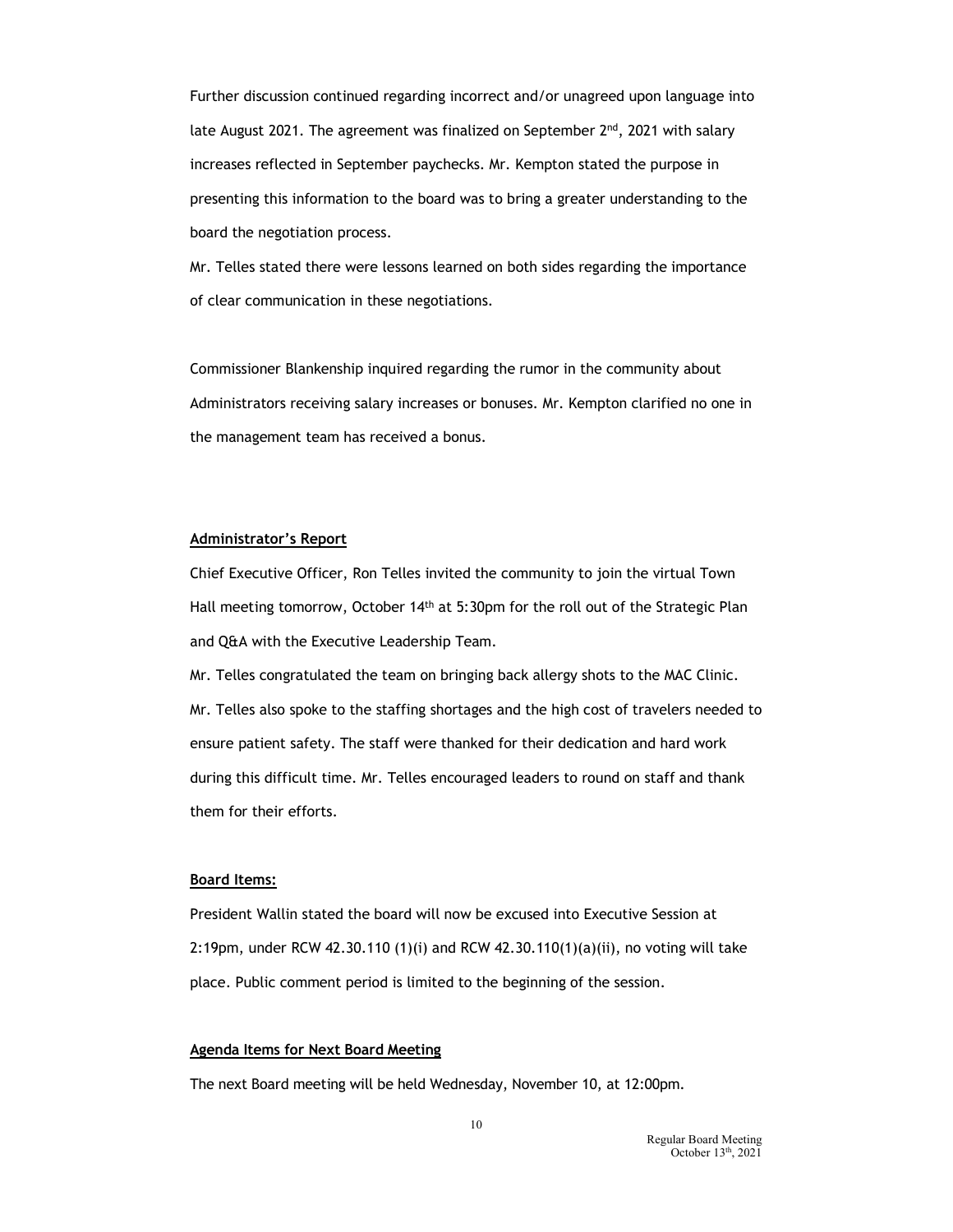# **Adjournment**

There being no further business, the board meeting adjourned at 2:19pm.